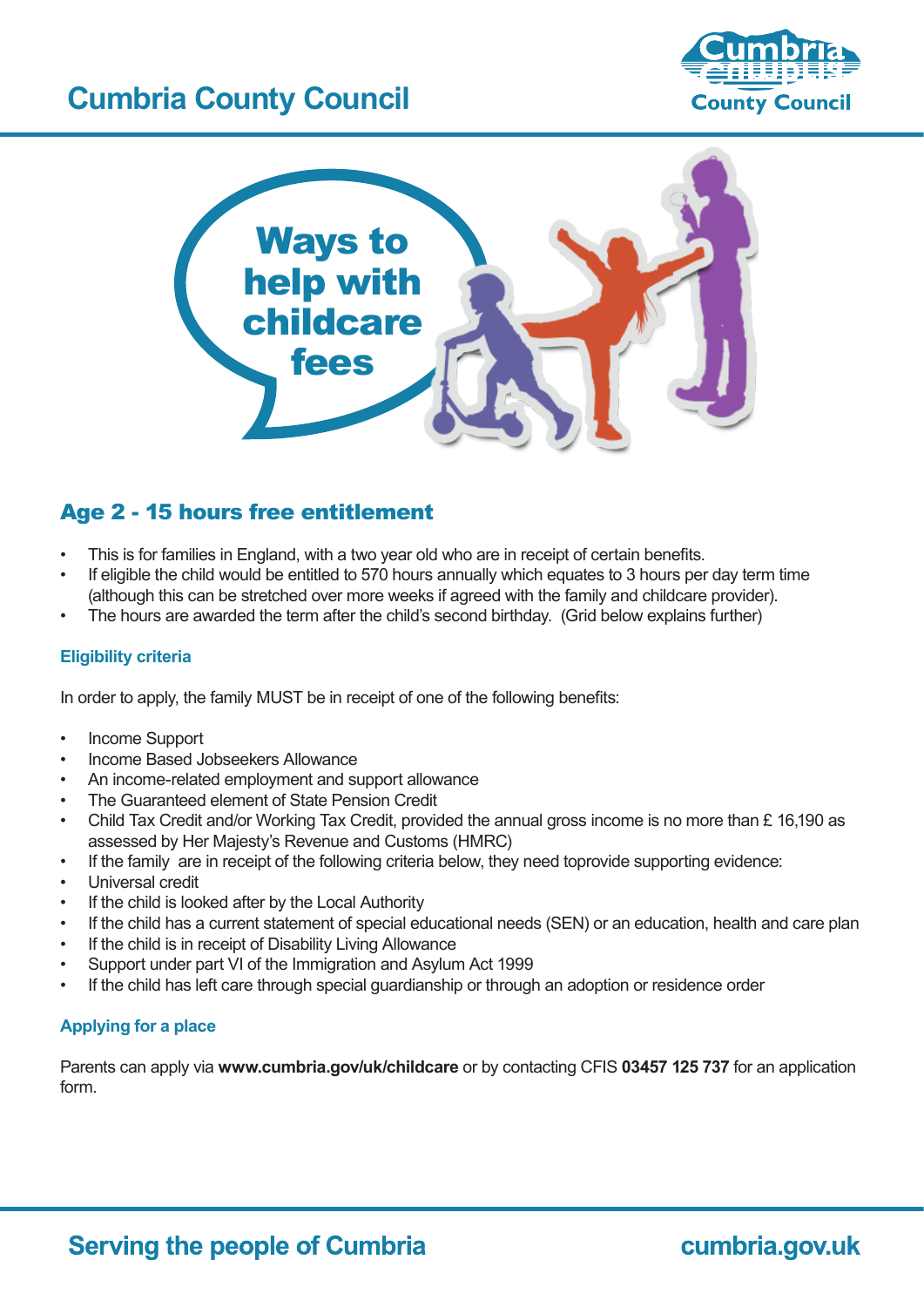## Age 3 and 4 - 15 hours free entitlement

- This is for all families in England, with three and four year old children.
- Each three and four year old is entitled to 570 hours annually which equates to 3 hours per day (term time although this can be stretched over more weeks if agreed with the family and childcare provider).
- The hours are awarded the term after the child's third birthday. (Grid below explains further).

### **Applying for a place**

To apply for a nursery attached to a school parents need to ring the School Admissions Team on **01228 221582** or visit **www.cumbria.gov.uk/childrensservices/schoolsandlearning/lss/nursery/nursery15-16.asp** To apply to a private, voluntary or independent provider parents need to ask them directly for an application form.

## Age 3 and 4 - 30 hours free entitlement

- For working families in England with 3 and 4-year-old children
- If eligible the child would be entitled to 1140 hours annually which equates to 30 hours per week (term time although this can be stretched over more weeks if agreed with the family and childcare provider).
- The hours are awarded the term after the child's third birthday. (Grid below explains further)

### **Eligibility Criteria**

Parents of three and four year olds will need to meet the following criteria in order to be eligible for 30 hours free childcare:

- They earn or expect to earn the equivalent to 16 hours at National Minimum or Living Wage over the coming three months.
- This equates to £ 120 a week (or £ 6,000 a year) for each parent over 25 years old or £ 112.80 a week (or £ 5,800 a year) for each parent between 21 and 24 years old.
- This applies whether you are in paid employment, self-employed or on zero hours contract.
- The parent (and their partner where applicable) should be seeking the free childcare to enable them to work.
- Where one or both parents are on maternity, paternity, shared parental or adoption leave, or if they are on statutory sick leave.
- Where one parent meets the income criteria and the other is unable to work because they are disabled, have caring responsibilities or have been assessed as having limited capability to work.
- Where a parent is in a 'start-up period' (i.e. they are newly self-employed) they do not need to demonstrate that they meet the income criteria for 12 months
- If a non-EEA national. the parent must have recourse to public funds

\*Parents do not necessarily need to actually work 16 hours a week, but rather their earnings must reflect at least 16 hours of work at NMW or NLW, from April 2017 the NMW is £ 7.50 per hour for 25 year olds and over, therefore minimum income would be £120 a week.

### **National minimum wage rate from April 2017**

| Year | 25 and over <b>\</b> | 21 to 24' | 18 to 20 | Under 18 | <b>Apprentice</b> |
|------|----------------------|-----------|----------|----------|-------------------|
| 2017 | € 7.50               | $E$ 7.05  | £ 5.60   | £4.05    | £3.50             |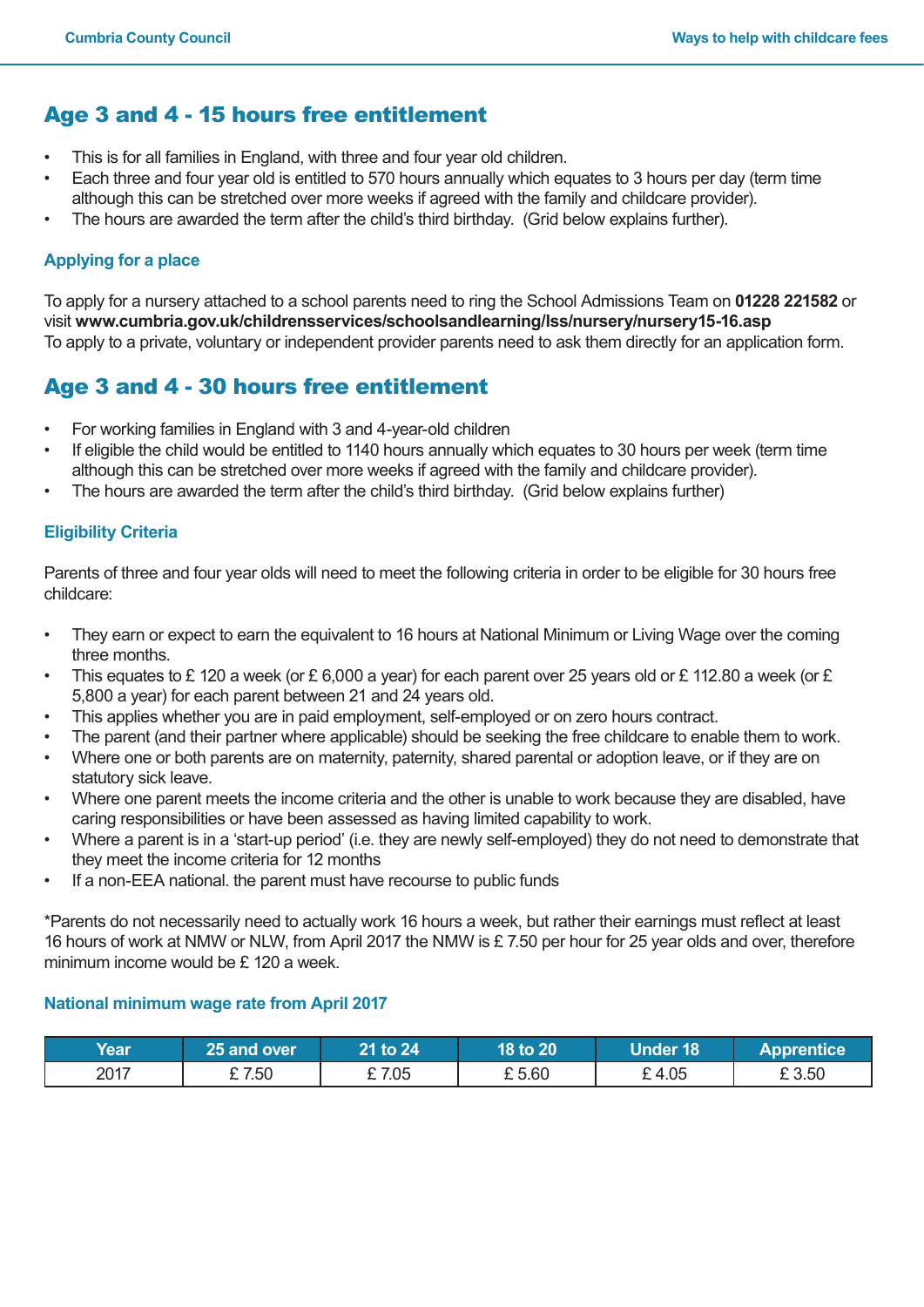#### **Who will not qualify?**

A parent will not meet the criteria when:

- Either parent has an income of more than  $£ 100,000$
- Either parent is a non-EEA national and subject to immigration control (and has no recourse to public funds)

#### **Applying for a place**

Parents can apply at **www.childcarechoices.gov.uk/**

### Awarding of free entitlement hours

Free entitlement hours are always awarded the term after their birthday. This applies for 2 year old places and three and four year old places for both 15 and 30 hours.

| If your child's birthday falls between | Your child will become eligible for a free place from |  |
|----------------------------------------|-------------------------------------------------------|--|
| 1 January and 31 March                 | The start of the Summer Term (April)                  |  |
| 1 April and 31 August                  | The start of the Autumn Term (September)              |  |
| 1 September and 31 December            | The start of the Spring Term (January)                |  |

### Tax Free Childcare

#### **0 - 11 year olds**

- For working families, including the self-employed, in the UK, with children under 12 (or under 17 if disabled)
- For every £8 paid in, the government will add an extra £2, up to £2,000 per child per year that's up to £500 every three months
- More information can be sought at www.childcarechoices.gov.uk/

#### **Applying**

Parents of children born on or after 1st April 2013, and parents of disabled children, can apply now via **www. childcarechoices.gov.uk/** 

### Tax Credits for Childcare

#### **0 - 15 year olds, 16 if disabled**

- For working families, in the UK, with children under 16 (or under 17 if disabled)
- The family Could receive up to 70% of childcare costs, up to a cap
- More information can be sought at **www.childcarechoices.gov.uk/**

### **Applying**

Parents need to answer a few questions before they can order a tax credits claim form. This can be done at the following webpage **www.gov.uk/claim-tax-credits/how-to-claim?utm\_source=childcarechoices&utm\_ medium=microsite**